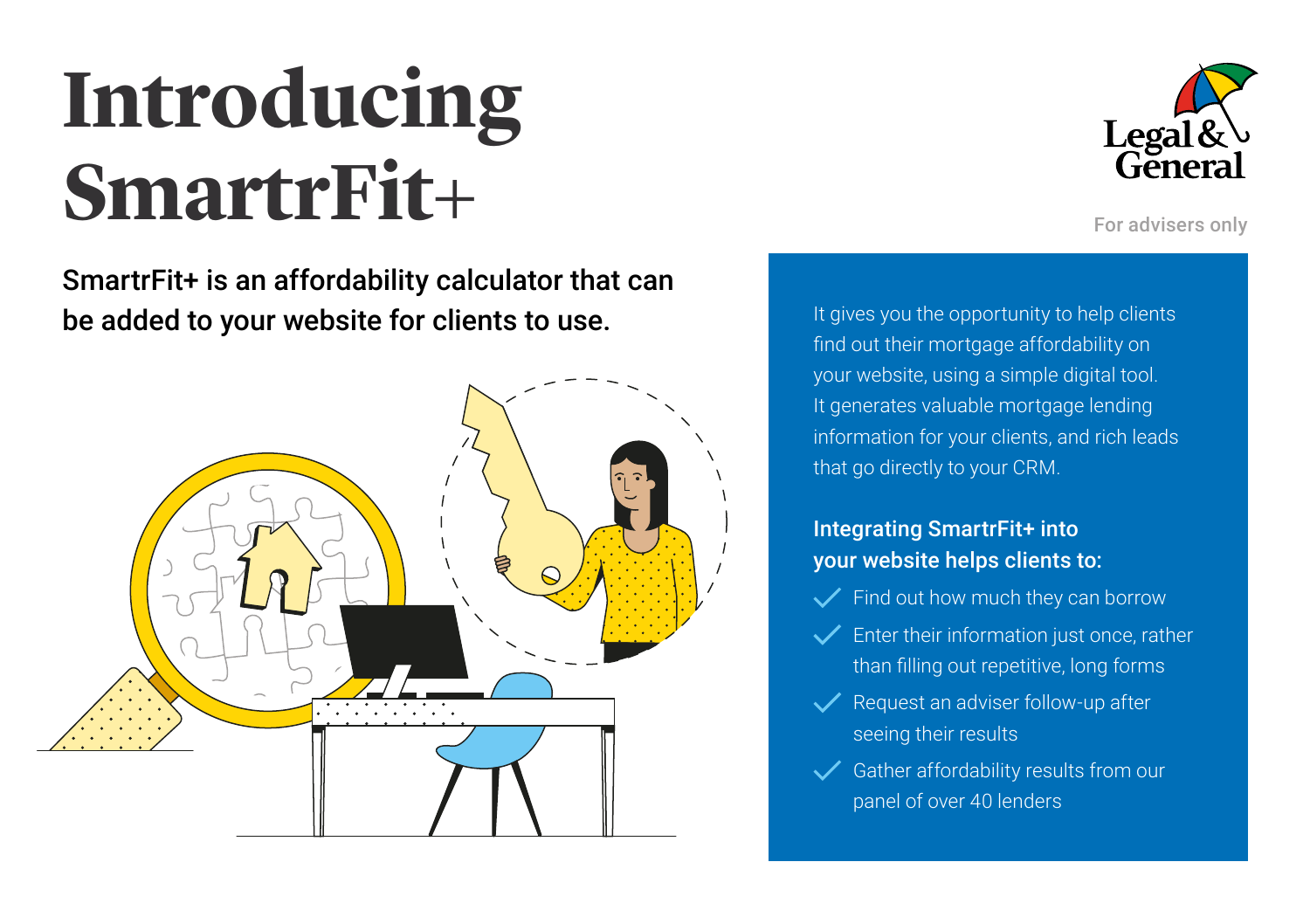# **How SmartrFit+ benefits you**





### **Eliminates re-keying data** Client information can be sent directly to your CRM or email



**Gives you richer leads** Eliminate those clients who are ineligible and proceed more efficiently with the ones that are eligible



#### **Cost-effective competition**

Give clients the same functionality offered by larger brokers



### **Positive digital-first experience**  Offer clients a quick and easy online experience and a positive first impression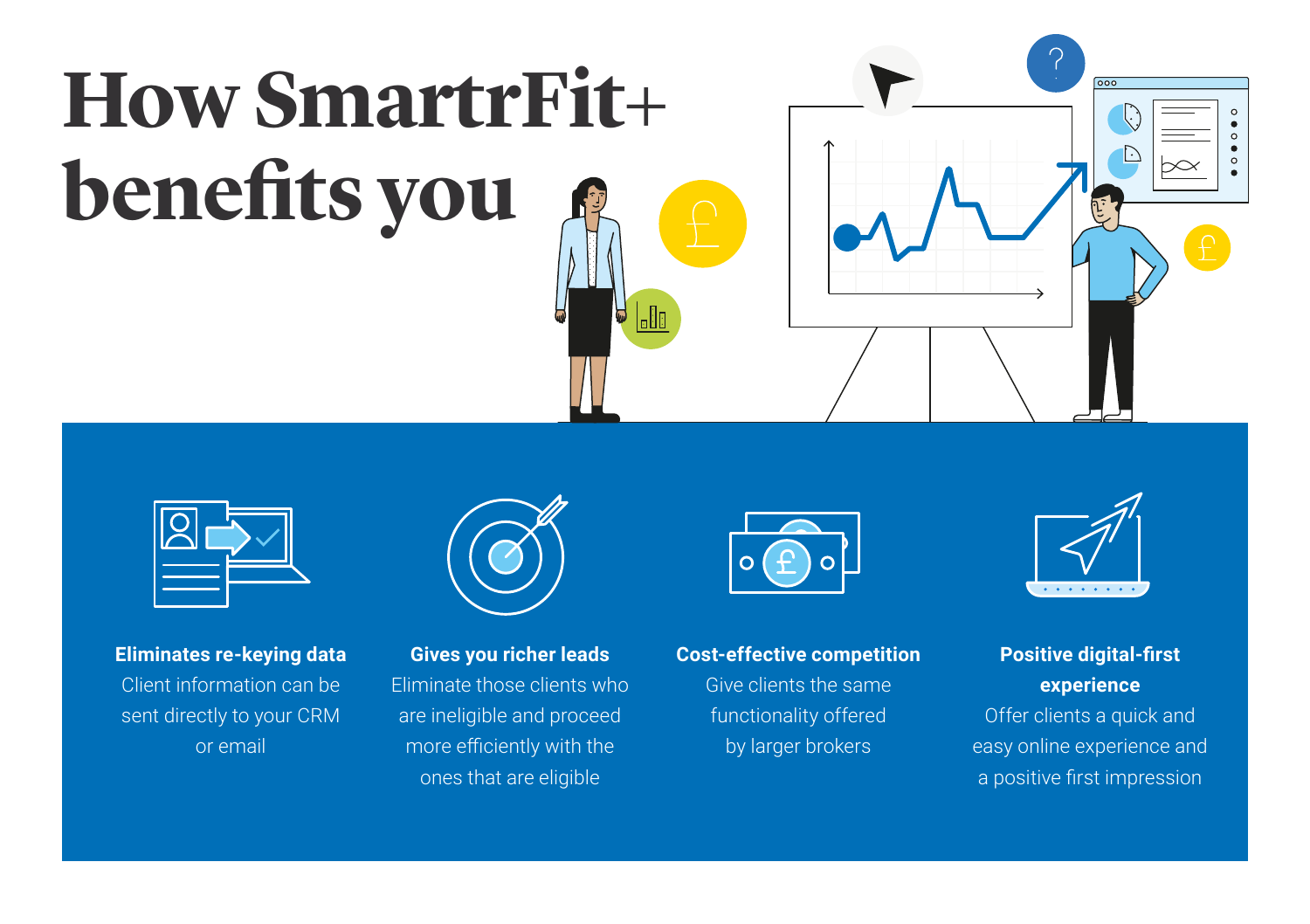## **How it works?**

SmartrFit+ is quick and easy to implement. You can add your own brand colours to seamlessly blend the tool into your website. Brand logos cannot be added to the tool.

### **We offer 2 SmartrFit+ integration options for your website:**

### Our **ready-to-go** option **1 2**

- A plugin for Wordpress sites, or some simple coding for non-Wordpress sites
- Uses our pre-existing fact-finding questionnaire
- Mobile optimised
- Small number of questions promotes a positive user experience and client journey
- Clients can enter personal details for follow-up adviser contact
- You receive all information, including client results, to an inbox of your choice

## 2 Our bespoke build option

- For advisers that choose to use web developers for coded integration
- Uses your own fact-finding questionnaire, with data sent to SmartrFit via an API to generate client results
- Clients can enter personal details for follow-up adviser contact
- You receive all information, including client results, to an inbox of your choice